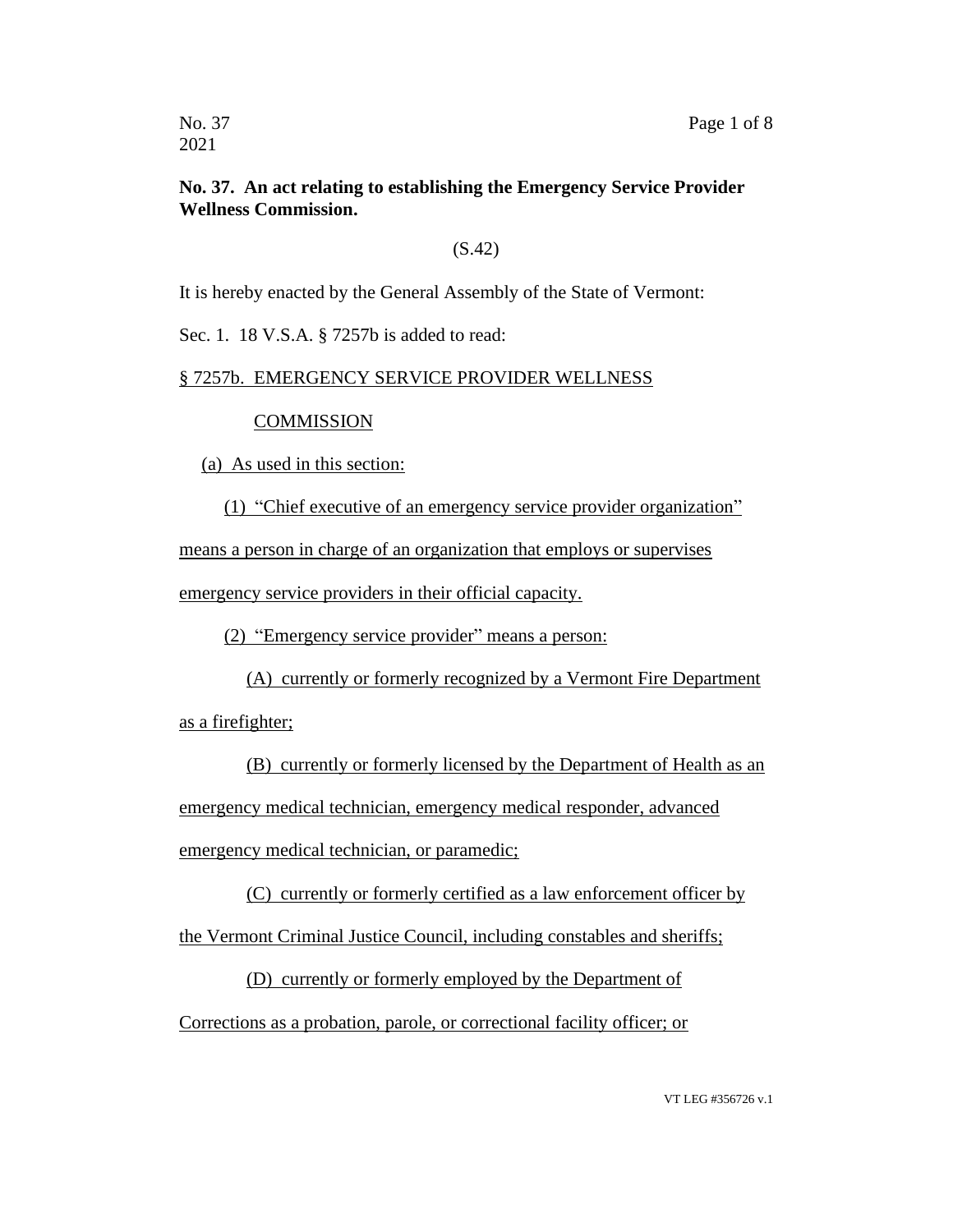2021

(E) currently or formerly certified by the Vermont Enhanced 911 Board as a 911 call taker or employed as an emergency communications dispatcher providing service for an emergency service provider organization.

(3) "Licensing entity" means a State entity that licenses or certifies an emergency service provider.

(b) There is created the Emergency Service Provider Wellness Commission within the Agency of Human Services that, in addition to the purposes listed below, shall consider the diversity of emergency service providers on the basis of gender, race, age, ethnicity, sexual orientation, gender identity, disability status, and the unique needs that emergency service providers who have experienced trauma may have as a result of their identity status:

(1) to identify where increased or alternative supports or strategic investments within the emergency service provider community, designated or specialized service agencies, or other community service systems could improve the physical and mental health outcomes and overall wellness of emergency service providers;

(2) to identify how Vermont can increase capacity of qualified clinicians in the treatment of emergency service providers to ensure that the services of qualified clinicians are available throughout the State without undue delay;

(3) to create materials and information, in consultation with the Department of Health, including a list of qualified clinicians, for the purpose of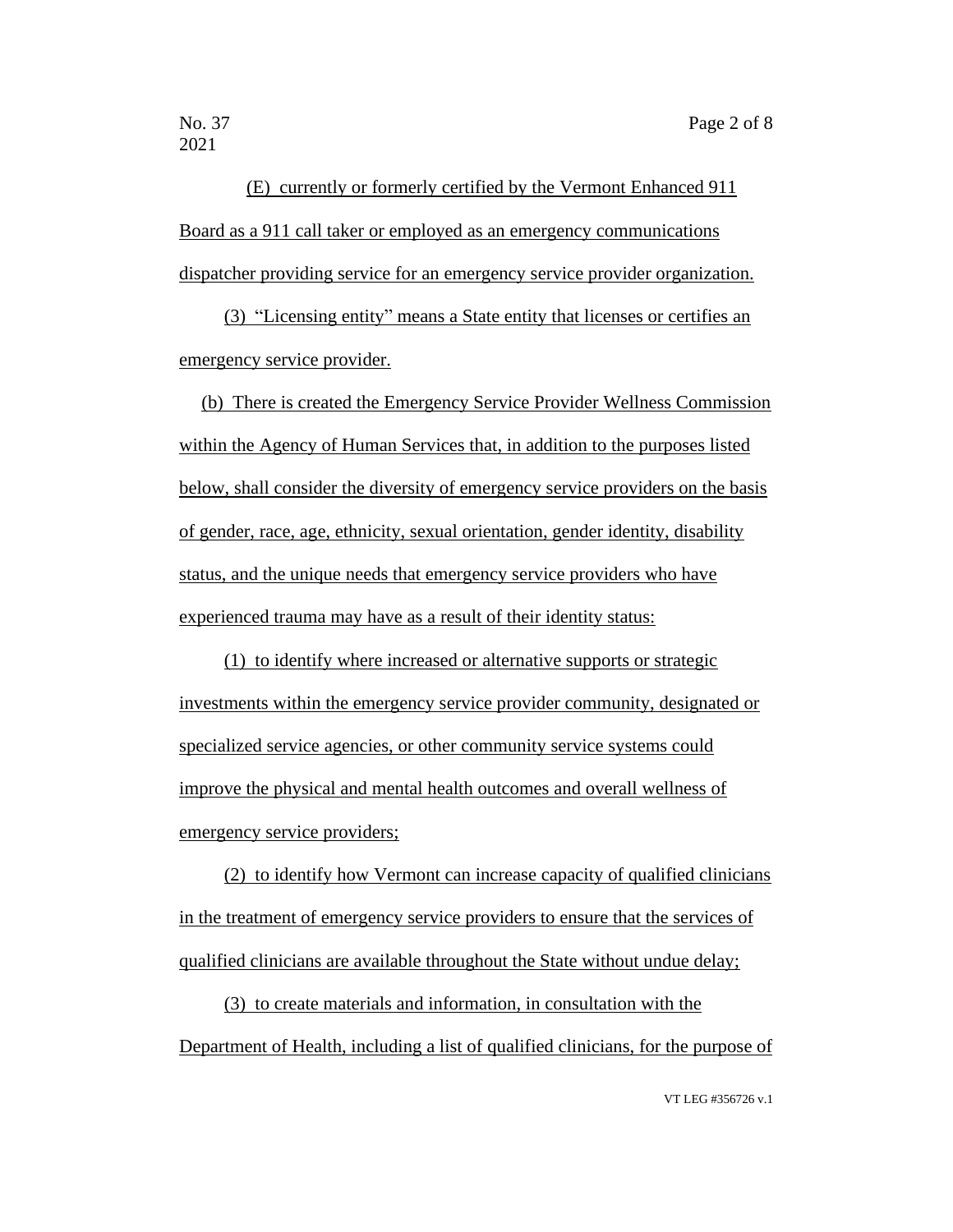populating an electronic emergency service provider wellness resource center on the Department of Health's website;

(4) to educate the public, emergency service providers, State and local governments, employee assistance programs, and policymakers about best practices, tools, personnel, resources, and strategies for the prevention and intervention of the effects of trauma experienced by emergency service providers;

(5) to identify gaps and strengths in Vermont's system of care for both emergency service providers who have experienced trauma and their immediate family members to ensure access to support and resources that address the impacts of primary and secondary trauma;

(6) to recommend how peer support services and qualified clinician services can be delivered regionally or statewide;

(7) to recommend how to support emergency service providers in communities that are resource challenged, remote, small, or rural;

(8) to recommend policies, practices, training, legislation, rules, and services that will increase successful interventions and support for emergency service providers to improve health outcomes, job performance, and personal well-being and reduce health risks, violations of employment, and violence associated with the impact of untreated trauma, including whether to amend Vermont's employment medical leave laws to assist volunteer emergency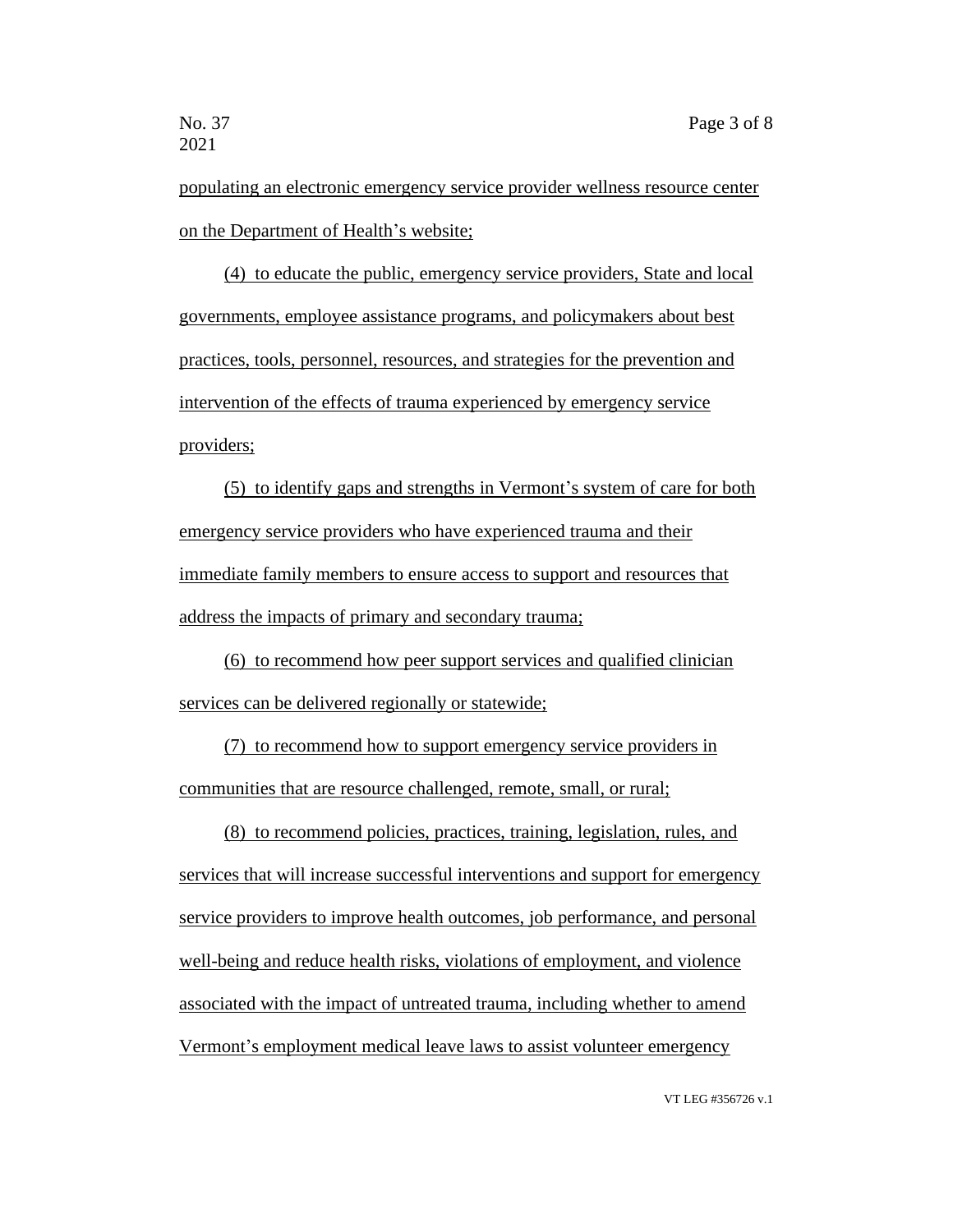service providers in recovering from the effects of trauma experienced while on duty; and

(9) to consult with federal, State, and municipal agencies, organizations, entities, and individuals in order to make any other recommendations the Commission deems appropriate.

(c)(1) The Commission shall comprise the following members and, to the extent feasible, include representation among members that reflects the gender, gender identity, racial, age, ethnic, sexual orientation, social, and disability status of emergency service providers in the State:

(A) the Chief of Training of the Vermont Fire Academy or designee;

(B) a representative, appointed by the Vermont Criminal Justice

Council;

(C) the Commissioner of Health or designee;

(D) the Commissioner of Public Safety or designee;

(E) the Commissioner of the Department of Corrections or designee;

(F) the Commissioner of Mental Health or designee;

(G) the Commissioner of Human Resources or designee;

(H) a law enforcement officer who is not a chief or sheriff, appointed

by the President of the Vermont Police Association;

(I) a representative, appointed by the Vermont Association of Chiefs of Police;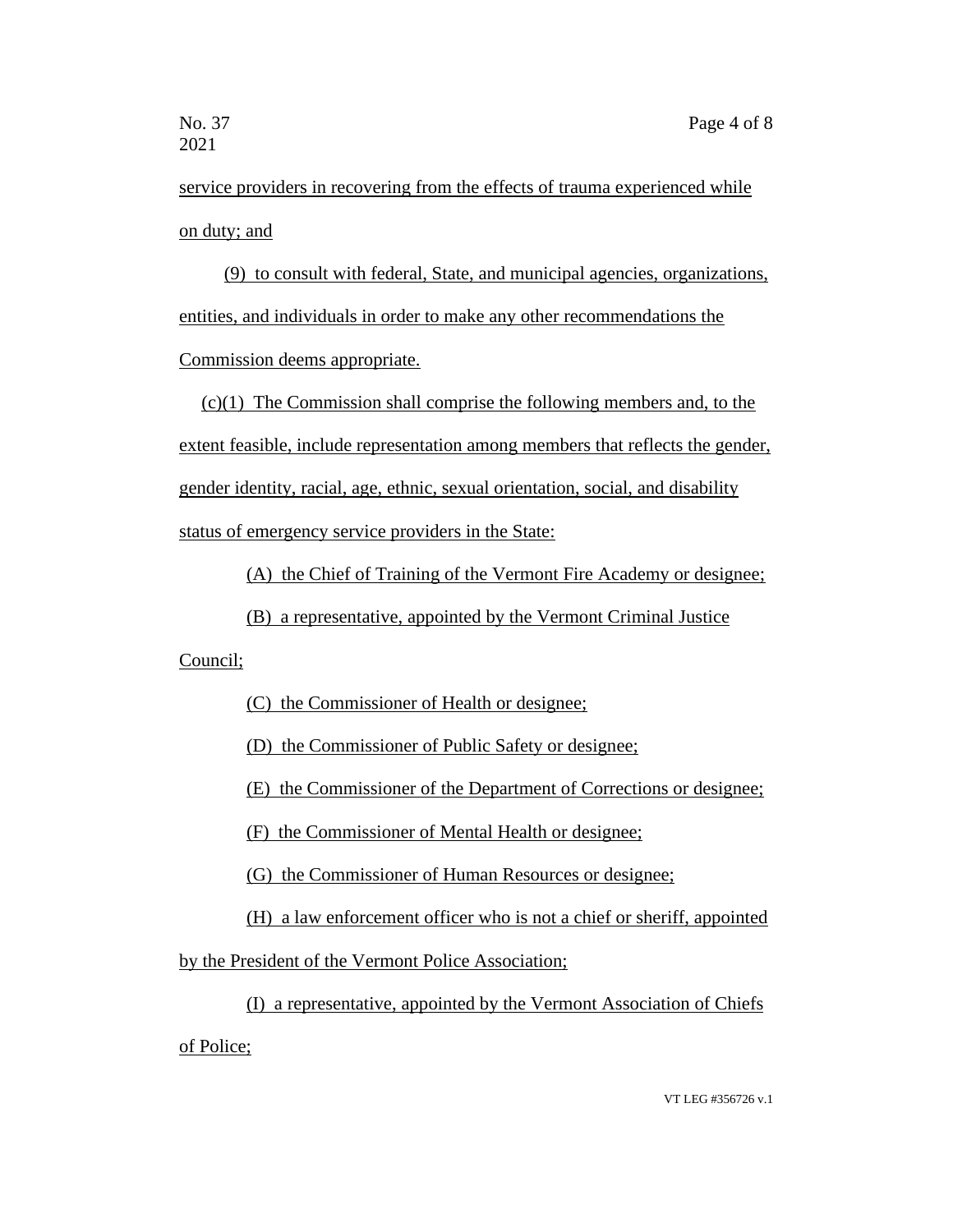2021

(J) a representative, appointed by the Vermont Sheriffs' Association;

(K) a volunteer firefighter, appointed by the Vermont State

Firefighters' Association;

(L) a representative of the designated and specialized service

agencies, appointed by Vermont Care Partners;

(M) a representative, appointed by the Vermont State Employees

Association;

(N) a representative, appointed by the Vermont Troopers'

Association;

(O) a professional firefighter, appointed by the Professional

Firefighters of Vermont;

(P) a clinician associated with a peer support program who has

experience in treating workplace trauma, appointed by the Department of

Mental Health;

(Q) a professional emergency medical technician or paramedic,

appointed by the Vermont State Ambulance Association;

(R) a volunteer emergency medical technician or paramedic,

appointed by the Vermont State Ambulance Association;

(S) a person who serves or served on a peer support team, appointed

by the Department of Mental Health;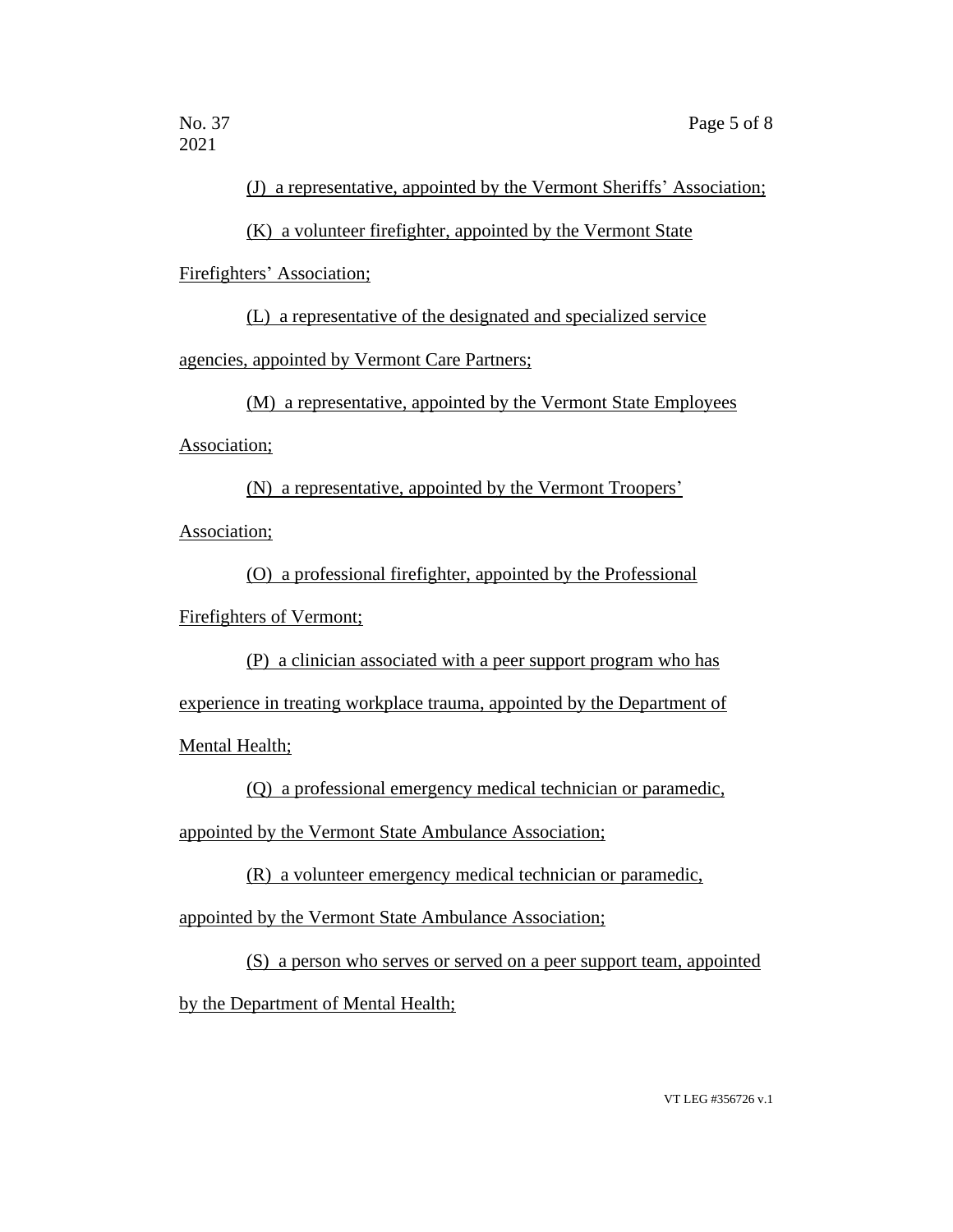(T) a representative, appointed by the Vermont League of Cities and Towns;

(U) a Chief, appointed by the Vermont Career Fire Chiefs Association;

(V) a Chief, appointed by the Vermont Fire Chiefs Association;

(W) a representative, appointed by the Vermont Association for

Hospitals and Health Systems; and

(X) the Executive Director of the Enhanced 911 Board or designee.

(2) The term of office of each member shall be three years. Of the members first appointed, ten shall be appointed for a term of one year, ten shall be appointed for a term of two years, and the remainder shall be appointed for a term of three years. Members shall hold office for the term of their appointments and until their successors have been appointed. All vacancies shall be filled for the balance of the unexpired term in the same manner as the original appointment. Members are eligible for reappointment.

(3) Commission members shall recuse themselves from any discussion of an event or circumstance that the member believes may involve an emergency service provider known by the member and shall not access any information related to it. The Commission may appoint an interim replacement member to fill the category represented by the recused member for review of that interaction.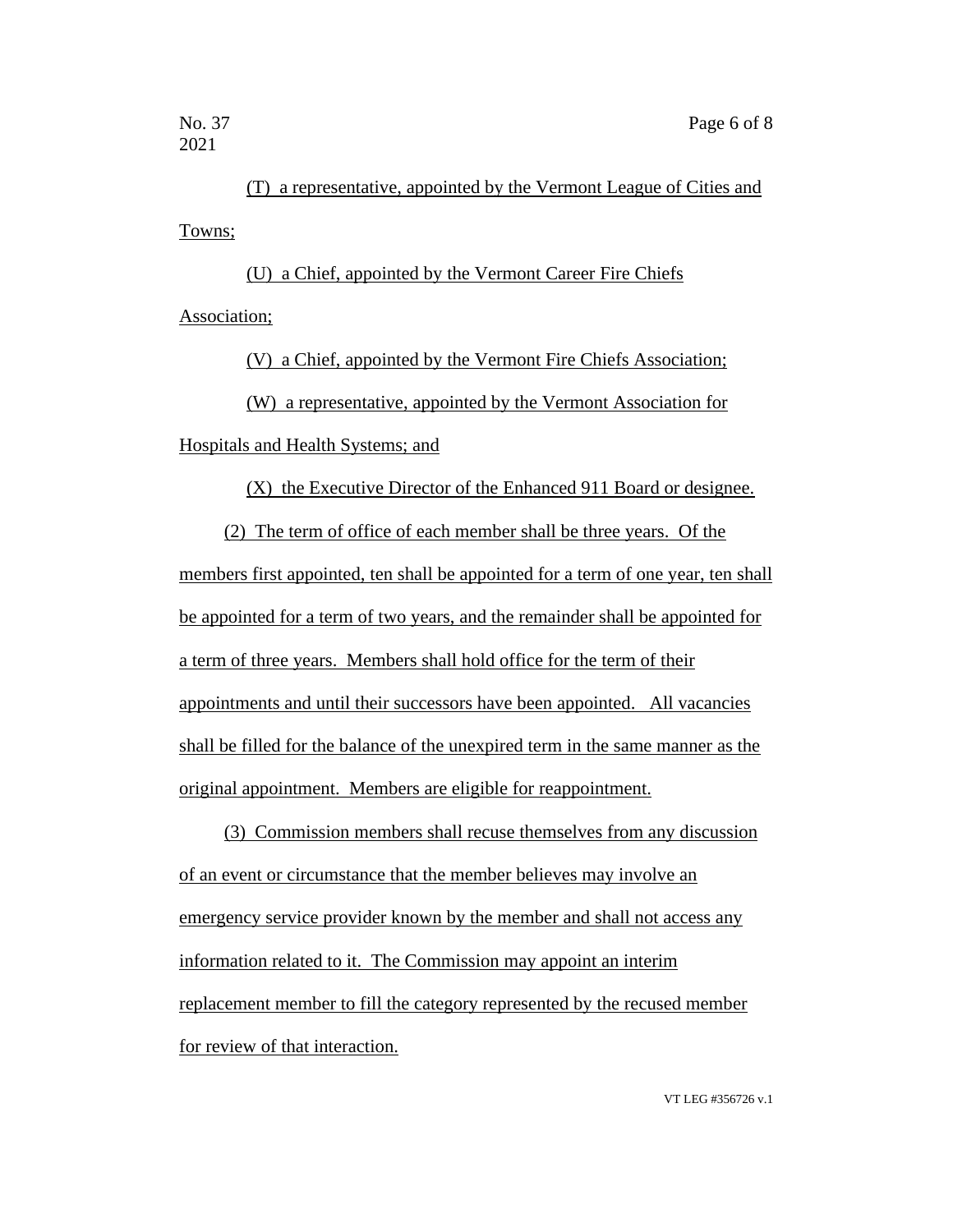(d)(1) The Commissioner of Health or designee shall call the first meeting of the Commission to occur on or before September 30, 2021.

(2) The Commission shall select a chair and vice chair from among its members at the first meeting and annually thereafter.

(3) The Commission shall meet at such times as may reasonably be necessary to carry out its duties but at least once in each calendar quarter.

(4) The Department of Health shall provide technical, legal, and administrative assistance to the Commission.

(e) The Commission's meetings shall be open to the public in accordance with 1 V.S.A. chapter 5, subchapter 2. Notwithstanding 1 V.S.A. § 313, the Commission may go into executive session in the event a circumstance or an event involving a specific emergency service provider is described, regardless of whether the emergency service provider is identified by name.

(f) Commission records describing a circumstance or an event involving a specific emergency service provider, regardless of whether the emergency service provider is identified by name, are exempt from public inspection and copying under the Public Records Act and shall be kept confidential.

(g) To the extent permitted under federal law, the Commission may enter into agreements with agencies, organizations, and individuals to obtain otherwise confidential information.